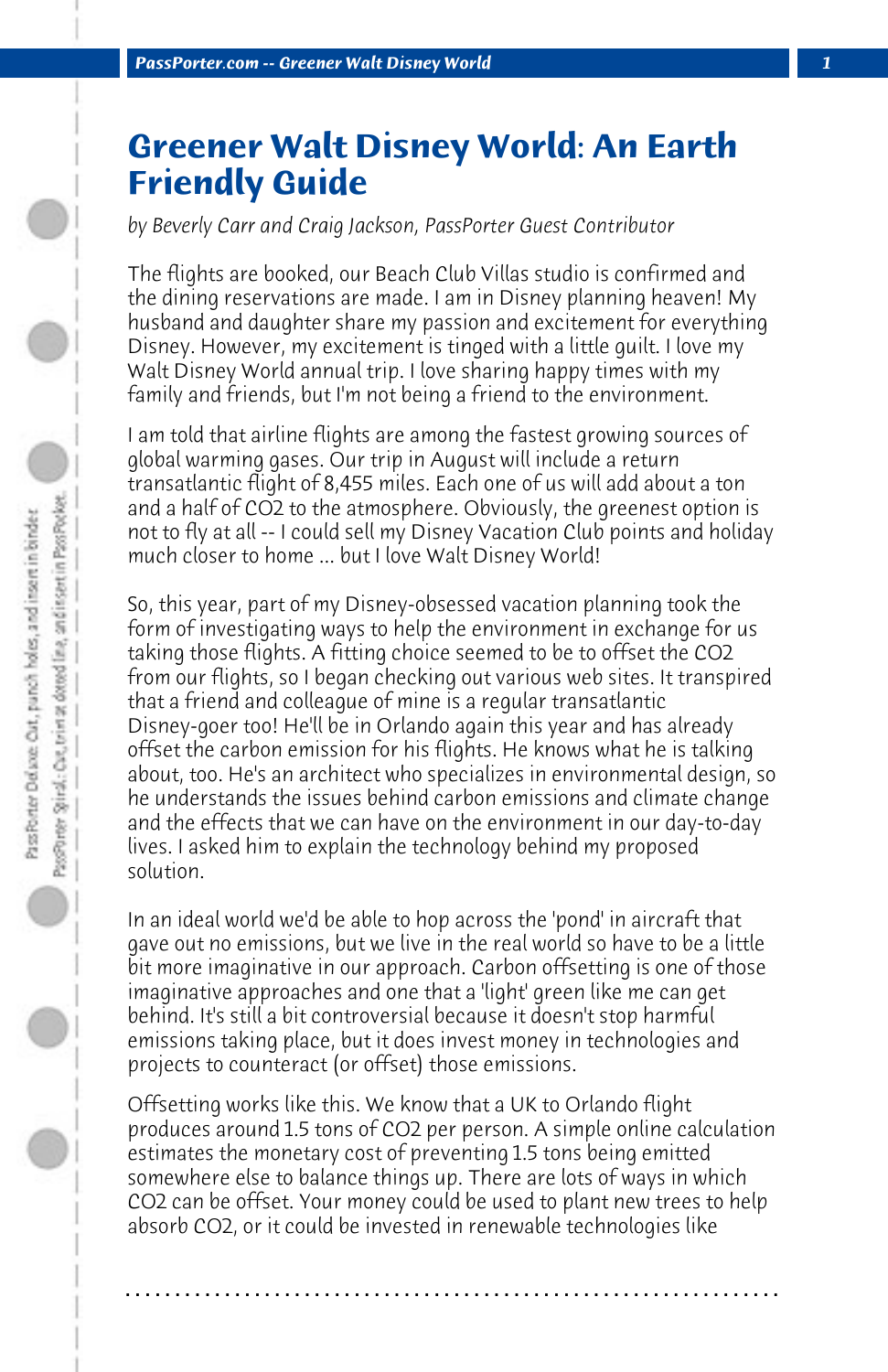hydro-electric power stations or even something as simple as providing additional insulation in houses.

But before we all rejoice at such a simple solution let me sound a note of caution. Sites are springing up all over the web offering to stamp out your carbon footprint at the click of a mouse. "Deep" greens will tell us carbon offsetting schemes don't work and that all we're doing is lining the pockets of a few dot com entrepreneurs who appease our guilt at flying by taking our cash. So we need to be aware that not all carbon offsetting sites are necessarily the same.

It's very important to do your research before you part with your money and make sure that the measures you are paying for really are going to make a difference. They are using your money, so only give it to those who will use it wisely.

Look for sites with a wide range of carbon offset projects where your money can be invested. Make sure they have a strong verification processes and are regularly reviewed and audited independently. Good sites will have a clear Corporate Responsibility statement where you should be able to check these things out.

Another good sign is if the site follows the Carbon Neutral Protocol. This is currently a voluntary standard, but it's likely to form the basis of the UK Government's independently regulated Code of Practice early in 2008.

Once you've done your research, actually offsetting your carbon is easy. It's just like booking your park tickets online. You tell the site where you're traveling from and it'll work out the cost. All you need then is a credit or debit card! At the moment, we in the Western World are using up natural resources at such a rate that we need three whole Earths to support us. In the future we want our children to be able to enjoy their own visits to Walt Disney World and to introduce their own children to the magic. They have a much better chance of being able to do that if we all make a few simple changes now.

*About The Author: Beverly Carr is the Finance Manager for a Housing Association in Sheffield, UK. She is Disney Vacation Club member and with her annual trip planned for August 2007 she's already getting rather excited. Craig Jackson works with Beverly in the Architects Department and is a Disney novice in comparison. His next visit in late August will be only his fifth since 2000!*

**. . . . . . . . . . . . . . . . . . . . . . . . . . . . . . . . . . . . . . . . . . . . . . . . . . . . . . . . . . . . . . . . . .**

*Article last updated: 5/24/2007*